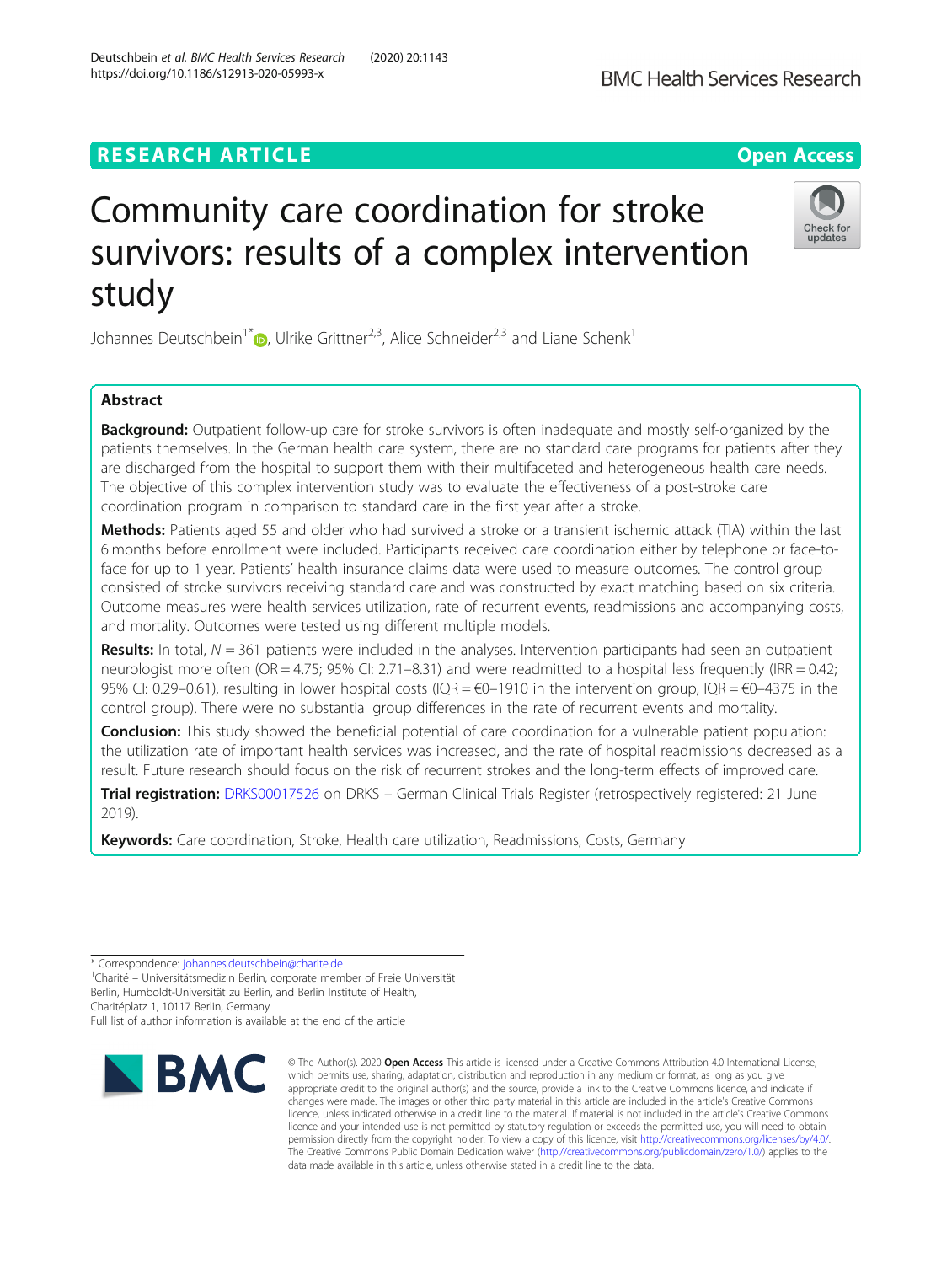# Background

Stroke remains a leading cause of mortality and the third most common cause of disability worldwide [[1\]](#page-11-0). Due to improved acute care and prevention strategies, mortality and age-adjusted incidence have been decreasing in high-income countries over the last decades. At the same time, the absolute numbers of stroke events in aging populations are still increasing. For the EU region, an increase of 36% between 2000 (1.1 million) and 2025 (1.5 million) was projected in 2006 [\[2](#page-11-0)].

Stroke survivors often suffer from a wide range of functional impairments and deficits and usually depend on individualized treatment for many months after the event. Thus, optimal care requires a multidisciplinary approach, including physiotherapy, occupational therapy, speech therapy, and nursing care [[3\]](#page-11-0). In addition, patients are at a high risk of having recurrent strokes and need regular screening and risk factor treatment [[4\]](#page-11-0).

However, in many high-income countries such as the US [[5\]](#page-11-0), Canada [[6\]](#page-11-0), and parts of Europe [[7,](#page-11-0) [8](#page-11-0)], health care structures for long-term care after stroke are not sufficiently developed and do not fully meet patients' complex and heterogeneous needs. After being discharged from the hospital, stroke patients and their caregivers are often left alone to manage their health services and navigate the health care systems [[9\]](#page-11-0). This 'treatment burden' can be overwhelming for these usually older and vulnerable patients [[10\]](#page-11-0).

In Germany, the health care system is characterized by its comprehensive health service supply and universal health coverage. Statutory health insurance companies provide mandatory insurance for about 90% of the German population (the remaining 10% are privately in-sured) and cover most evidence-based treatments [\[11](#page-11-0)]. Yet, there is a firm division between hospital and outpatient care, which impedes an effective communication among providers and leads to the fragmentation of services [[11](#page-11-0)]. Further, outpatient health care providers are unevenly distributed within cities and across regions [[12\]](#page-11-0). There are, for instance, significant disparities in the distribution of primary care physicians, mainly specialists, between urban and rural regions, but also between wealthier and deprived areas within big cities [\[12](#page-11-0)]. This poses additional burdens to receive adequate care, particularly for vulnerable patients with limited mobility, such as stroke survivors. Stroke survivors are often unaware of important and beneficial health services available to them, lack knowledge on how to access them, or do not receive treatment in a timely manner. Continuity of care after discharge is not ensured  $[13-15]$  $[13-15]$  $[13-15]$ , and evidence-based recommendations for follow-up care and secondary prevention are not always met [[8\]](#page-11-0). Patients themselves perceive their health care and support as insufficient [\[16,](#page-11-0) [17\]](#page-11-0).

To overcome these problems, various strategies and concepts have been discussed by health care providers, politicians, and scholars, such as early supported discharge  $[18]$  $[18]$ ; patient education programs  $[19]$  $[19]$ ; behavioral interventions [\[20](#page-11-0)]; tele-rehabilitation [\[21\]](#page-11-0); and transitional care  $[22]$  $[22]$ , i.e., the coordination of care during transfers between different healthcare settings. Promising, innovative approaches include care coordination through case management for stroke survivors in the community. Here, additional nurses or social workers support patients individually during a certain period and take responsibility for the coordination of and access to all required treatments and services [\[23](#page-11-0), [24](#page-11-0)]. Improved interprofessional collaboration between providers, which includes aspects such as direct communication to overcome differences in professional cultures and languages, further joint training, structured referrals of patients, systematic exchange of information, and agreement on care strategies and standards, is regarded as a prerequisite of high-quality health care [\[25](#page-11-0)]. However, evidence for the effectiveness of community-based models of post-stroke support is still insufficient. More research is needed, especially in the context of the German health care system.

Against this background, a complex intervention providing systematic care coordination for stroke survivors in the community was developed and implemented. Care coordination was individually provided to patients by the case managers (nurses) and supported by the systematic interprofessional collaboration of health care providers in the district, i.e., the network members.

The aim of this study was to evaluate the intervention's effects compared to stroke survivors receiving standard care. In detail, standard care patients had access to the same health care resources as the intervention group in principle but did not have the coordinating support provided by this intervention. Using claims data of intervention participants and standard care patients, analyses focused on health services utilization, recurrent events, readmissions and their costs, as well as mortality rates.

# Methods

# Study design

The study used a pragmatic, non-randomized, controlled trial design, wherein participants in two intervention arms were compared with a quasi-control group. This complex intervention consisted of several components combined together to reach a specific aim: improved, patient-centered post-stroke care.

# Study setting

The intervention was implemented in a district of Berlin, Germany, with almost 400,000 inhabitants and set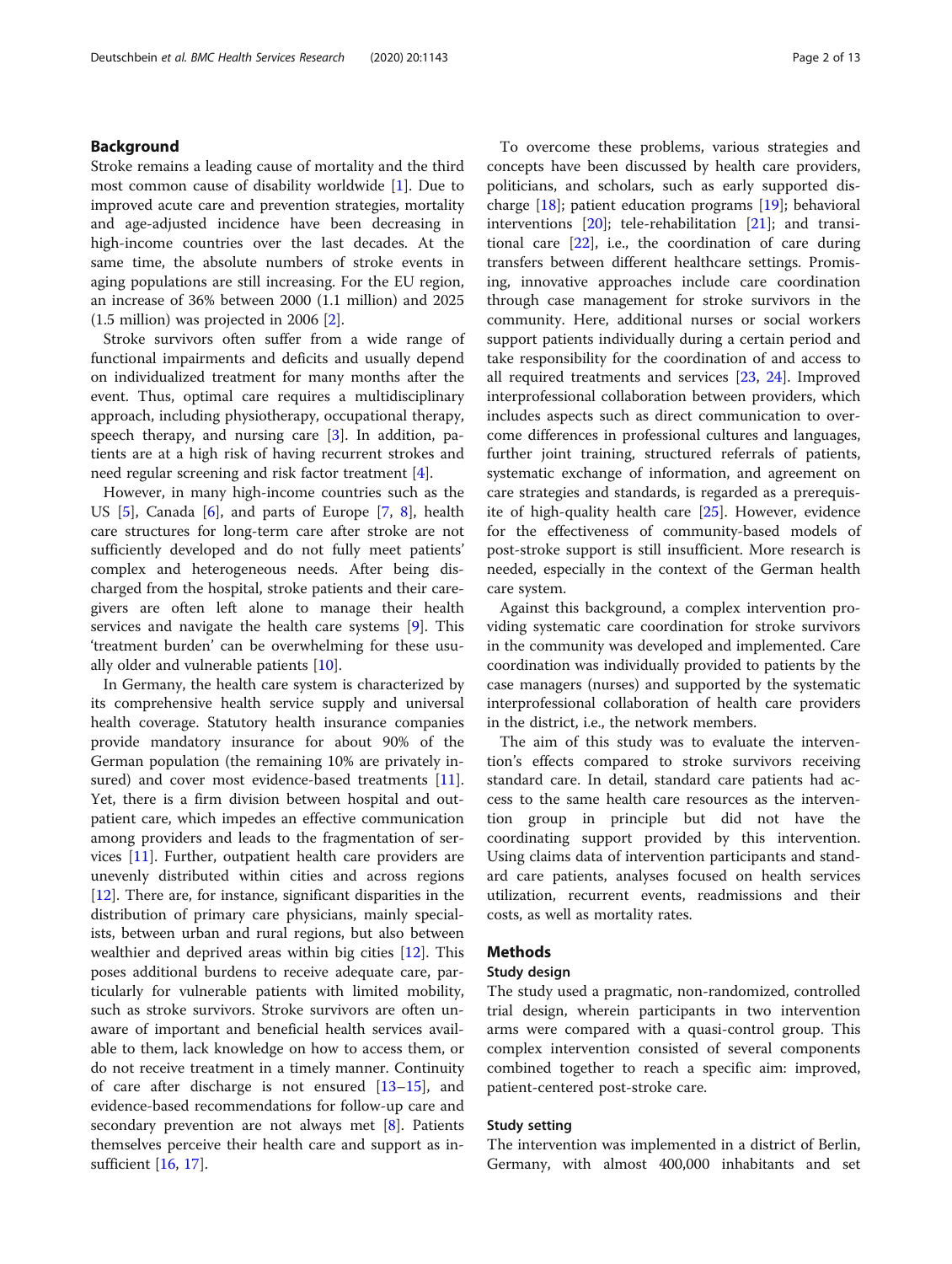within the structure of a regional health care network. While the network approach is promoted widely in German health policy, there is considerable variety in type, structure, and goals among existing networks. The Berlin network was established in the year 2000 and might be exceptional regarding its bottom-up approach and the variety of involved community providers, ranging from nursing care, physical, occupational, and speech therapy practices, to hospitals. The primary aims of the network were to support the elderly to maintain their independence, further improve the quality of health services, and to strengthen communication between health care providers in the neighborhood. At the time of the stroke project launch in 2013, the network had around 60 members. For this stroke-specific project, community physicians, i.e., general practitioners and neurologists, were asked to join the network and participate in the intervention.

# Participants

Eligible participants included inhabitants of the district who had had a stroke (first or recurrent) or a transient ischemic attack (TIA) within the 6 months prior to enrollment in the study. As the focus of the network was on care for the elderly, participants had to be at least 55 years old and needed to be insured with a statutory health insurance company. Exclusion criteria included being enrolled with a private health insurance company and insufficient German language skills.

Patients were consecutively recruited by all network members, i.e., health services providers of various disciplines and sectors in the district. Most participants were recruited by hospitals and rehabilitation clinics (55%) and outpatient neurologists (16%). In a first step, patients gave written consent allowing the program team to contact them. Subsequently, members of the project team obtained informed consent from each participant or – in case of a cognitive impairment – the legal guardian. This consent included participation in the coordination program and the permission to request and analyze their personal health care records from their health insurance provider. Patient recruitment took 18 months, beginning in January 2014. Participants joined the program for up to 12 months, depending on their needs and preferences.

# Intervention

The intervention addressed the 'system level' and the 'individual level' [\[17](#page-11-0)] of care coordination.

Improved interprofessional cooperation at the broader system level was targeted through regular network conferences, agreement on care standards, and the use of standardized transition forms. The main purpose of the intervention was to establish an 'individual level' case

management program to coordinate individual patients' continued care.

Case management was conducted by two part-time nurses with postgraduate degrees in case management. In contrast to different case management models, case managers were employed by the network and, thus, work independently of hospitals or insurance companies. Their role can be described as a consultant or patient advocate regarding adequate post-stroke care and secondary prevention. After thorough patient information and enrollment, case managers assessed the potential level of required support of each participant. Criteria were limitations in the activities of daily living through motor impairments or cognitive deficits; demand of a wide range for health services; severe comorbidities and increased risk of secondary events; lack of social support; and inadequate housing situation, such as insecure and non-accessible homes. Patients were divided into two groups. Those with high screening scores ( $\geq 2$  dimensions) were assigned to one project arm with intensive face-to-face case management (face-to-face group). Less impaired participants were assigned to a distance case management group (telephone group). Both groups were provided with detailed information brochures on strokes, secondary prevention, and available health care providers in their neighborhood where project participants were guaranteed to receive timely appointments. Additionally, the case managers offered educational sessions for both patients and caregivers. The telephone group received individual consultations about health care such as physiotherapy, secondary prevention through neurologists, and potential resources. Participants in this group were contacted for a follow-up every 3 months. Patients in the face-to-face group were visited at home, where a comprehensive individual treatment plan was developed. This plan included the kind of treatments a patient should receive (e.g., physical or occupational therapy), which physicians the patient should see, what kind of support in activities of daily living the patient may need, and for which benefits and assistive equipment they should apply to receive. The participant's needs were monitored periodically, and, when necessary, the plan was adjusted. Home visits were repeated every 3 months. Moreover, case managers contacted the patients by telephone each month. In between check-ins, case managers were also available via telephone to participants in both groups.

Case management focused on medical counseling and organization of access to required health services. Furthermore, caseworkers supported participants with their applications for (financial) benefits from health insurance companies or social programs.

Irrespective of patients' enrollment into the project and recommendations of specific health care providers,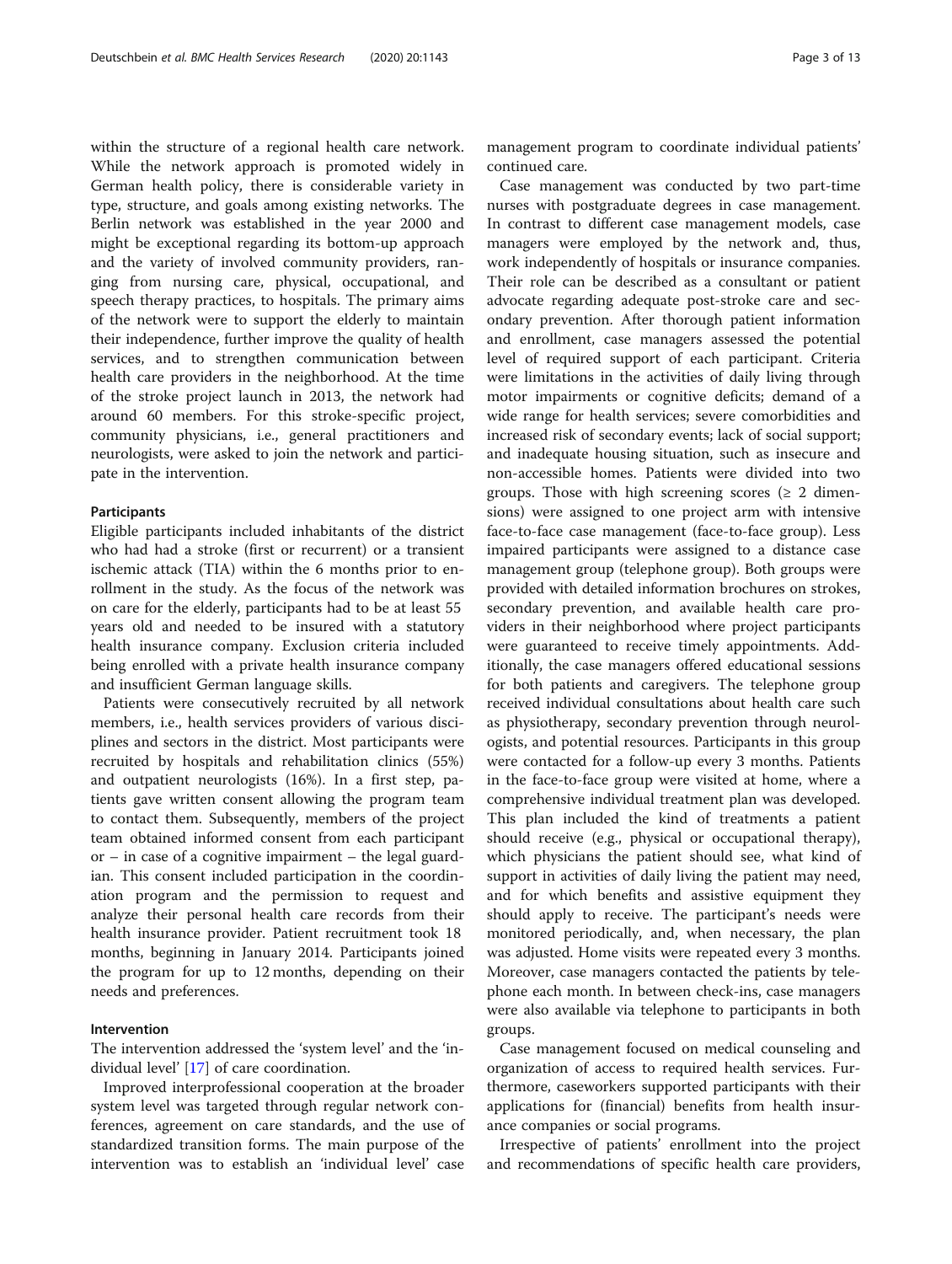all participants were free to visit any physicians, therapists, or facilities outside of the network.

# Data

The effectiveness of the intervention was evaluated using the participants' claims data from their health insurance company. Statutory health insurance companies in Germany keep detailed records of all health services and costs they cover for their clients. This includes sociodemographic data as well as data on service dates and diagnoses. People can choose from a large number of statutory insurance companies that keep their own data management systems. Since the specific membership distribution of our study population was not known in advance and no patient should be excluded for formal reasons such as insurance membership, the aim was to analyze a large subsample of at least two-thirds of all participants. Eventually, we agreed upon terms of cooperation about access to participants' claims data with four insurance companies.

Data were received in the form of numerous accounting tables. Afterward, data were controlled for consistency and plausibility, synchronized, and merged as far as necessary for analysis.

# Control group

The control group was compiled of compatible stroke patients receiving standard care. This matching approach drew on claims data from all Berlin stroke patients in the years 2012–2015 who were insured with one of the four cooperating insurance companies  $(N =$ 10,431). The control group was formed using exact matching based on six criteria: sex, age in 5-year classes, stroke type (ischemic or hemorrhagic stroke, TIA, or unclassified), the severity of the stroke, place of residence in a structurally comparable district of eastern Berlin, and state of long-term care dependency before the stroke.

The severity of stroke was described by the proxy variable 'length of stay in the stroke unit or another hospital ward, since claims data lack clinical information and no alternative standards to model this kind of data have been established so far [\[26](#page-11-0)]. In detail, a median split of the length of stay (8 days) was used. Dependency before the stroke was measured by the degree of nursing care dependency that can be applied for by functionally impaired patients to receive benefits and support [\[27](#page-11-0)]. Control cases had to match in all six criteria with the respective case from the intervention group. When more cases than needed fit those requirements, control cases were chosen randomly.

To increase the statistical power, the control group was constructed in a ratio of 3:1 compared to the intervention group. As a result, up to three exact twins from

the standard care population matched using the six characteristics mentioned above were included in the control group for each program participant.

# Outcome measures

The analysis of effectiveness of the program concentrated on five outcomes, as represented in the patients' claims records.

- 1) Utilization of community neurologist services
- 2) Rate of recurrent strokes
- 3) Number of all readmissions
- 4) Accompanying hospital costs
- 5) 1-year mortality rate

Visiting a community neurologist was used as a parameter for continuity of care after hospital discharge and evidence-based secondary prevention. The utilization of this service within the first year after the index event was dichotomized. The frequency of recurrent events was used to assess the effectiveness of secondary prevention and measured by hospital diagnoses. All readmissions due to a stroke or TIA within the first year after the initial event were counted; secondary diagnoses of stroke indicating a complication during another procedure were excluded here. The number of all readmissions to a hospital in the first 12 months after initial stroke was included in the analysis, as well as the associated costs and average monthly hospital costs excluding costs of the initial treatment. Finally, the mortality rate only includes patients who had survived their initial stroke and were discharged after acute care.

# Statistical analysis

The comparability of the intervention and control groups, in addition to the matching criteria, was checked by analyzing the burden of comorbidities in both groups using the secondary diagnoses from the initial hospital documentation. The most relevant chronic diseases and comorbidities were analyzed both individually and in an aggregated index, counting the number of comorbidities following van den Bussche's approach [[28\]](#page-11-0).

Outcome measures were descriptively analyzed and tested in bivariate and multivariable models accounting for the dependency of matched individuals in the control group. In the models, both arms of the intervention were analyzed as one group, since the potential effects of coordinated care in general was of interest. The potential effects of the intervention on the utilization of neurologist services was analyzed with mixed effects logistic regression models (random intercept models) with individual measurements of controls and treated patients as level-one units nested in matched pairs who were level two units. Effects on the occurrence of recurrent strokes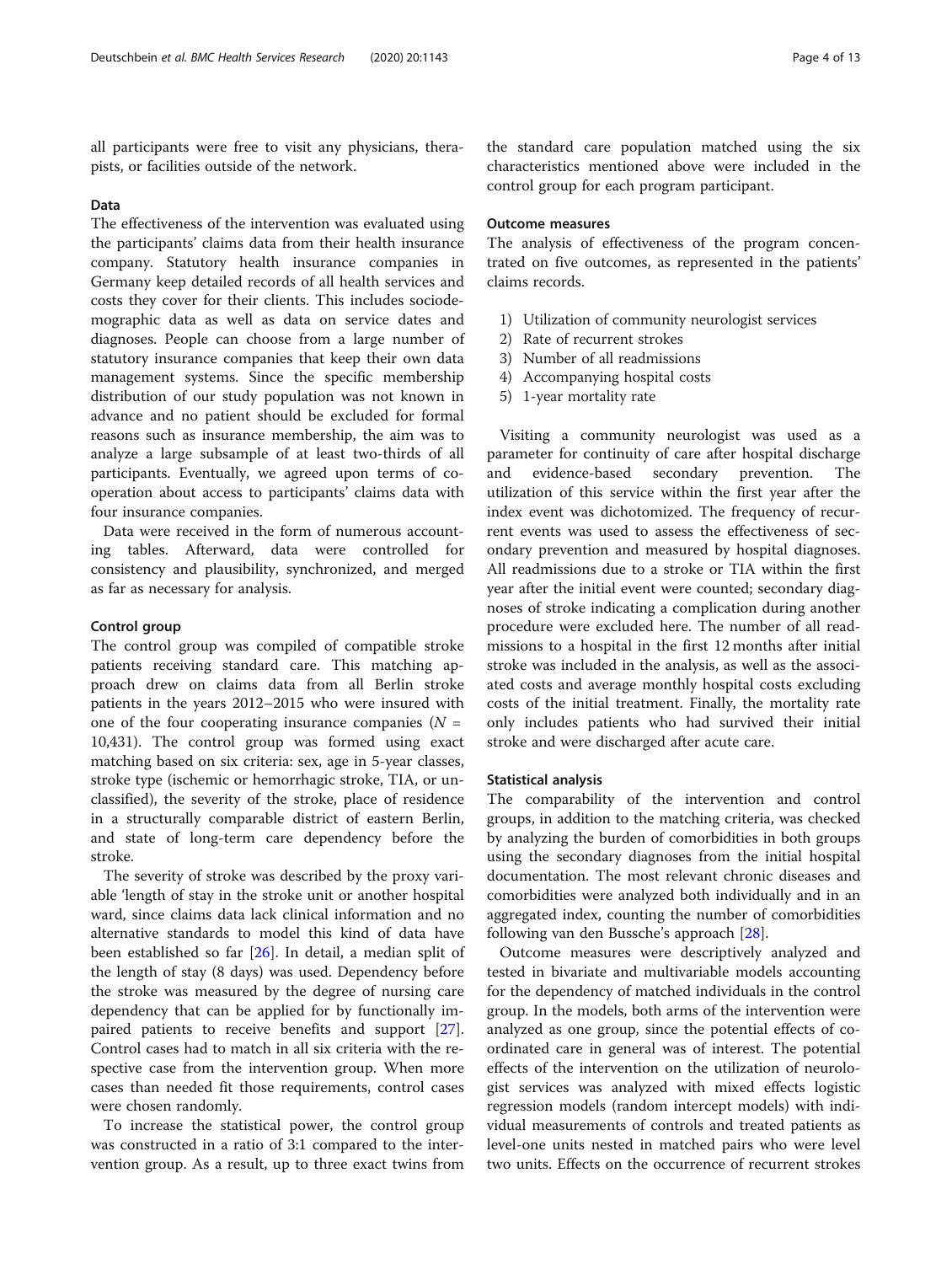were analyzed via mixed effects Poisson regression models (random intercept models) with individual measurements of intervention participants and controls (level-one units) nested in matched pair groups (level two units). For analyzing the frequency of hospital readmissions, we used negative binomial mixed regression models. Intervention effects on time to mortality were modeled with Cox regression models using R. To account for the within-cluster homogeneity of the clustered matched pairs a random effect term was incorporated. Hospital costs were analyzed in linear mixed models (random intercept models) with log-transformed costs as the dependent variable due to its skewed distribution as level-one units nested in matched pairs as level-two units. All models were adjusted for age, sex, pre-stroke long-term care dependency (yes/no), stroke type, and the number of comorbidities, since these factors are among the most important determinants of long-term stroke outcomes [[29](#page-11-0), [30\]](#page-11-0). Statistical assumptions of models were checked and confirmed. Hospital costs were analyzed in linear mixed models (random intercept models) with logarithmized costs as a dependent variable due to its skewed distribution as

level-one units nested in matched pairs as level-two units. All event models (Poisson models, Cox models) accounted for the cases' length of observation. A twosided significance level of alpha = 0.05 was used. No adjustment for multiple testing was considered.

Analyses were done using SPSS 23, Stata 14, and R 3.

# Results

# Sample characteristics

A total of  $N = 145$  patients consented to participate in the program. There were sufficient claims data for 91 patients that could be used for the efficacy analysis (see flow chart, Fig. 1). Of the 91 stroke survivors, 60 received case management via telephone and 31 received face-to-face care coordination. As shown in Tables [1](#page-5-0), 47.3% of the participants were female and the mean age was 75.3 years (SD: 9.2). There were no significant differences between the two intervention groups regarding age, sex, degree of care dependency before the stroke, or stroke type. However, in the face-to-face group, 13% more patients had a prior care dependency. When looking at the total length of stay in the acute-care hospital after the initial stroke, face-to-face participants stayed

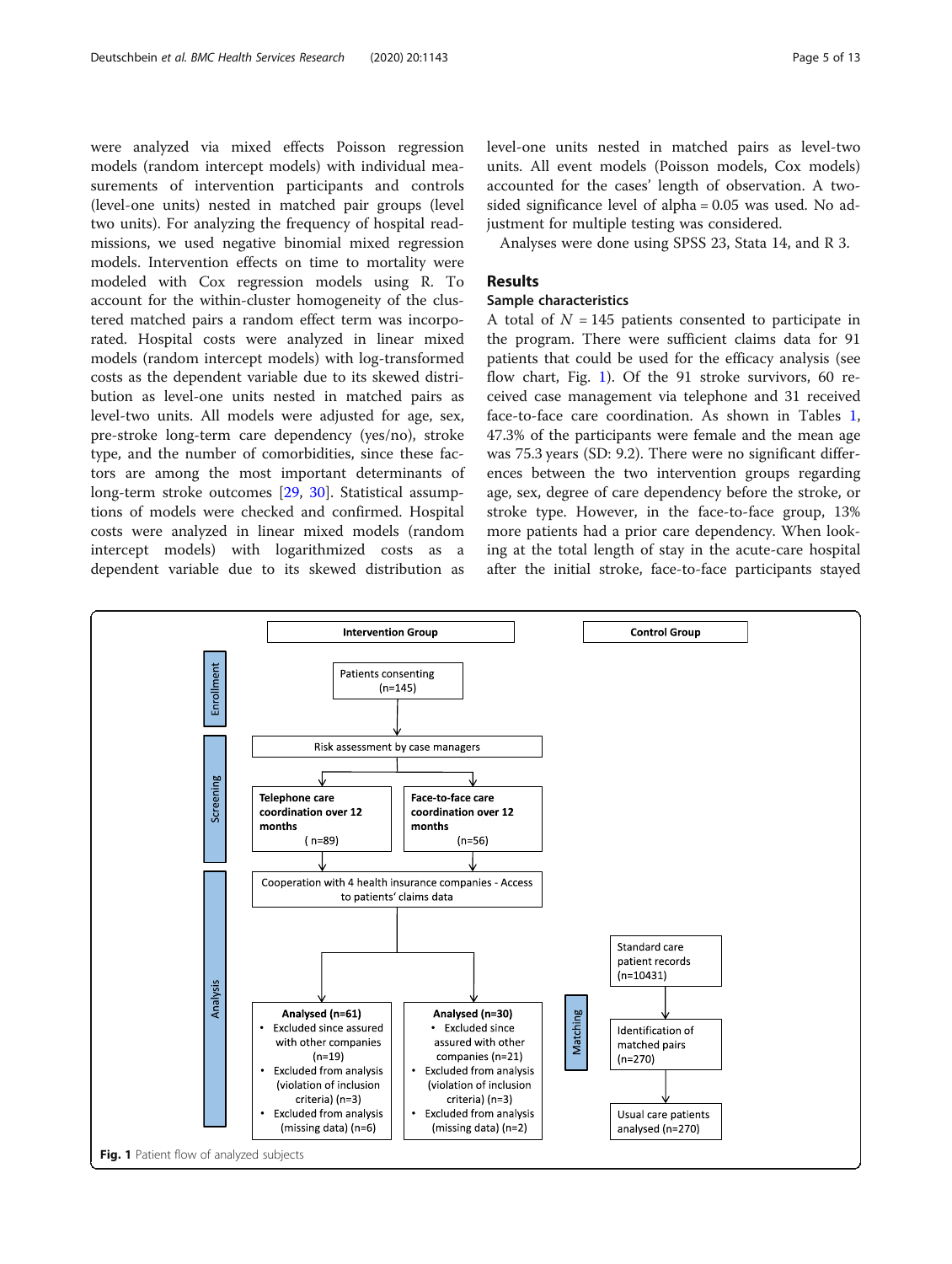| <b>Characteristics</b>                                                                                                            | Intervention group (coordinated care) |                                   |                                                                                      |                        | Control group (usual care)                 |                                                                              |
|-----------------------------------------------------------------------------------------------------------------------------------|---------------------------------------|-----------------------------------|--------------------------------------------------------------------------------------|------------------------|--------------------------------------------|------------------------------------------------------------------------------|
|                                                                                                                                   | <b>Telephone</b><br>group<br>$n = 61$ | Face-to-face<br>group<br>$n = 30$ | Standardized mean Total<br>difference between $n = 91$<br>intervention<br>sub-groups |                        | Total<br>$n = 270$                         | Standardized mean<br>difference between<br>intervention and<br>control group |
| Sex, % (n)                                                                                                                        |                                       |                                   |                                                                                      |                        |                                            |                                                                              |
| Female                                                                                                                            | 42.6 (26)                             | 56.7 (17)                         | 0.28                                                                                 | 47.3                   | 47.4 (128)                                 | < 0.01                                                                       |
| Male                                                                                                                              | 57.4 (35)                             | 43.3 (13)                         |                                                                                      | 52.7                   | 52.6 (142)                                 |                                                                              |
| Age, mean (SD)                                                                                                                    |                                       |                                   |                                                                                      |                        |                                            |                                                                              |
| All                                                                                                                               | 75.4 (9.3)                            | 75.0 (9.2)                        | 0.04                                                                                 | 75.3 (9.2)             | 75.2 (9.5)                                 | < 0.01                                                                       |
| Female                                                                                                                            | 78.0 (9.0)                            | 77.1 (9.0)                        |                                                                                      | 77.6 (8.9)             | 77.6 (8.8)                                 |                                                                              |
| Male                                                                                                                              | 73.5 (9.2)                            | 72.3 (9.0)                        |                                                                                      | 73.2 (9.1)             | 73.0 (9.5)                                 |                                                                              |
| Dependency before strokein degree<br>of severity, % (n)                                                                           |                                       |                                   |                                                                                      |                        |                                            |                                                                              |
| None                                                                                                                              | 77.0 (47)                             | 63.3 (19)                         | 0.22                                                                                 | 72.5 (66)              | 73.7 (199)                                 | 0.04                                                                         |
| Degree 1                                                                                                                          | 13.1(8)                               | 23.3(7)                           |                                                                                      | 16.5(15)               | 16.7(45)                                   |                                                                              |
| Degree 2                                                                                                                          | 8.2(5)                                | 13.3(4)                           |                                                                                      | 9.9(9)                 | 8.5(23)                                    |                                                                              |
| Degree 3                                                                                                                          | 1.6(1)                                | 0.0(0)                            |                                                                                      | 1.1(1)                 | 1.1(3)                                     |                                                                              |
| Stroke type, % (n)                                                                                                                |                                       |                                   |                                                                                      |                        |                                            |                                                                              |
| Ischemia                                                                                                                          | 82.0 (50)                             | 83.3 (25)                         | 0.40                                                                                 | 82.4 (75)              | 81.9 (221)                                 | 0.04                                                                         |
| Hemorrhage                                                                                                                        | 8.2(5)                                | 13.3(4)                           |                                                                                      | 9.9(9)                 | 9.6(26)                                    |                                                                              |
| TIA                                                                                                                               | 6.6(4)                                | 0,0(0)                            |                                                                                      | 4.4(4)                 | 5.2 (14)                                   |                                                                              |
| Non-specified stroke                                                                                                              | 3.3(2)                                | 3.3(1)                            |                                                                                      | 3.3(3)                 | 3.3(9)                                     |                                                                              |
| Length of stay (days) in acute hospital 10.0 (6.0-16.5)<br>(including direct transfers between<br>hospitals/ wards), median (IQR) |                                       | 20.5 (11.8-62.5)                  | 0.63                                                                                 | $12.0(8.0 -$<br>29.0)  | $13.0(7.0 -$<br>27.0)                      | 0.20                                                                         |
| Length of observation in months<br>(max. 12 months), median (IQR)                                                                 | $12.0(9.7-12.0)$                      | 12.0 (12.0-12.0)                  | 0.16                                                                                 | $12.0(10.2 -$<br>12.0) | 12.0 (12.0-<br>12.0)                       | 0.80                                                                         |
| Comorbidities, % (n)                                                                                                              |                                       |                                   |                                                                                      |                        |                                            |                                                                              |
| <b>Diabetes</b>                                                                                                                   | 29.5 (18)                             | 40.0 (12)                         | 0.22                                                                                 | 33.0 (30)              | 33.7 (91)                                  | 0.02                                                                         |
| Hypertension                                                                                                                      | 80.3 (49)                             | 76.7 (23)                         | 0.09                                                                                 | 79.1 (72)              | 66.7 (180)                                 | 0.28                                                                         |
| Ischemic heart disease                                                                                                            | 18.0(11)                              | 13.3(4)                           | 0.13                                                                                 | 16.5(15)               | 14.1 (38)                                  | 0.07                                                                         |
| Renal insufficiency                                                                                                               | 19.7(12)                              | 16.7(5)                           | 0.08                                                                                 | 18.7(17)               | 13.7 (37)                                  | 0.14                                                                         |
| Dementia                                                                                                                          | 8.2(5)                                | 3.3(1)                            | 0.21                                                                                 | 6.6(6)                 | 8.9(24)                                    | 0.09                                                                         |
| Atrial fibrillation                                                                                                               | 36.1 (22)                             | 46.7 (14)                         | 0.21                                                                                 | 39.6 (36)              | 25.9 (70)                                  | 0.29                                                                         |
| Cardiac insufficiency                                                                                                             | 6.6(4)                                | 6.7(2)                            | 0.01                                                                                 | 6.6(6)                 | 11.1(30)                                   | 0.16                                                                         |
| Obesity                                                                                                                           | 4.9(3)                                | 6.7(2)                            | 0.07                                                                                 | 5.5(5)                 | 5.9(16)                                    | 0.02                                                                         |
| Asthma/COPD                                                                                                                       | 4.9(3)                                | 0(0)                              | 0.32                                                                                 | 3.3(3)                 | 5.9(16)                                    | 0.13                                                                         |
| Lipid metabolism disorders                                                                                                        | 44.3 (27)                             | 40.0 (12)                         | 0.09                                                                                 | 42.9 (39)              | 21.9 (59)                                  | 0.46                                                                         |
| Number of comorbidities, median<br>(IQR)                                                                                          | $3.0(2.0-3.0)$                        | $3.0(2.0-3.0)$                    | 0.02                                                                                 |                        | $3.0$ $(2.0-3.0)$ $2.0$ $(1.0-3.0)$ $0.28$ |                                                                              |

# <span id="page-5-0"></span>Table 1 Description of study population

twice as long in the hospital compared to telephone participants.

Three matching cases from the standard care population could be identified for all but three participants. For these three participants, we could identify only two controls that matched in all six criteria instead of three. Here, we included these two controls in the analyses. Using frailty regression models and accounting for the matching by a random term, it is possible to use matched groups of patients with different numbers of matched controls. There was a total of  $N = 270$  control cases. The intervention and control groups included censored cases with an observational time of fewer than 12 months, due to either death or missing data. Median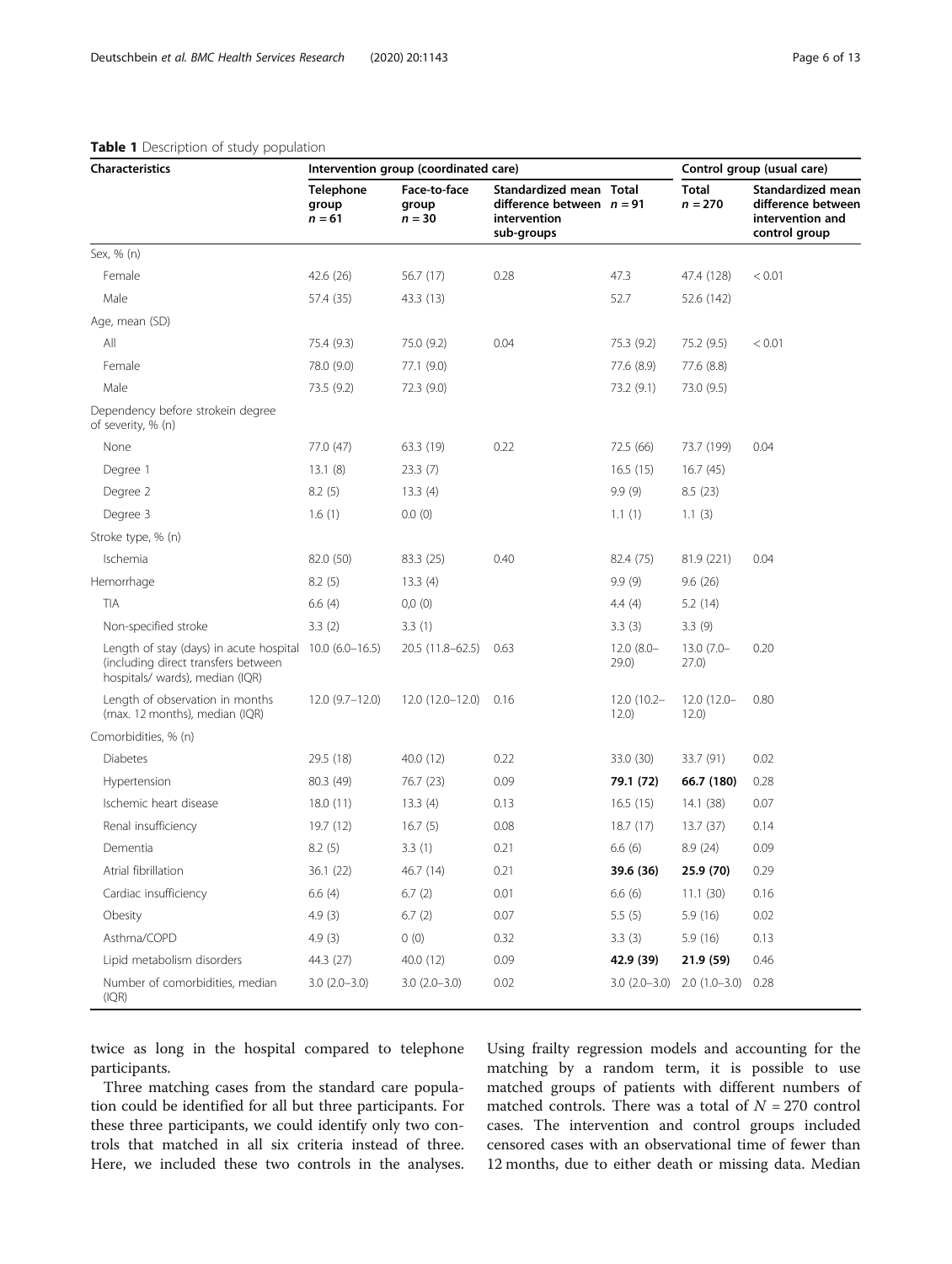follow up time for the intervention group was 12.0 months (IQR: 10.2–12.0) and 12.0 months (IQR: 12.0– 12.0) for the control group (Table [1](#page-5-0)).

Ten common comorbidities were assessed, and the number of comorbidities per patient was calculated (Table [1\)](#page-5-0). The intervention group had a median number of 3.0 diagnosed comorbidities (IQR: 2.0–3.0), the control group 2.0 (IQR: 1.0–3.0). The most common diagnosis in both groups was hypertension (IG: 79.1%; CG: 66.7%), followed by lipid metabolism disorders (IG 42.9%; CG: 21.9%), atrial fibrillation (IG: 39.6%; CG: 25.9), and diabetes (IG: 33.0%; CG: 33.7%).

# Outcome measures

In the first year post-stroke, the incidence rate per 100 person-months of visiting a community neurologist was 6.41 (95% CI: 5.00–8.20) in the intervention group, compared to 3.32 (95% CI: 2.73–4.04) in the control group (Table 2). The mixed effects logistic regression model revealed an odds ratio for the intervention group of 4.02 (95% CI: 2.35–6.86) in the unadjusted model, which means that patients in the intervention groups utilized a specialist more often than patients in the control group. In the adjusted multiple model, the odds ratio was even higher (OR = 4.75; 95% CI: 2.71–8.31). Younger age and lower number of comorbidities were additionally associated with higher probability of visiting a community neurologist (OR for age = 0.97; 95% CI: 0.94–0.99), OR for comorbidities =  $0.77$ ;  $95\%$  CI:  $0.66 - 0.90$ ) (Table [3](#page-7-0)).

In the intervention group, 9.9% suffered from another stroke within 12 months compared to 13% in the control group (values not shown in tables). As indicated by the bivariate analysis (Table 2), the mixed effects Poisson regression showed no significant effect of the intervention (Table [3\)](#page-7-0). The multiple model showed that women had a recurrent stroke less frequently than men (IRR = 0.49; 95% CI: 0.26–0.93) (Table [3](#page-7-0)).

Readmissions to a hospital were recorded for 37.4% in the intervention group and 57.4% in the control group (values not shown in tables). Participants had an incidence rate of 4.03 (95% CI: 2.58–6.28) readmissions per 100 person-months, standard care patients 9.56 (95% CI: 7.99–11.43) (Table 2). In the mixed effects Poisson

regression, the intervention group had significantly fewer readmissions (IRR = 0.46; 95% CI: 0.34–0.62). In the multiple model, the effect of the intervention on readmissions was similar to the effect in the unadjusted model. Patients with a higher number of comorbidities were admitted to ahospital more frequently (Table [3\)](#page-7-0).

The number of readmissions was accompanied by substantially lower hospital costs in the intervention group (median 6 months costs:  $\epsilon$ 0, IQR:  $\epsilon$ 0-1910) compared to those in the control group (median 6 months costs: €938, IQR: €0–4375). This difference was also confirmed in the linear mixed model (Table [3\)](#page-7-0).

The 12-month survival rate for the intervention group was 0.92 (95% CI: 0.87–0.98) compared to 0.90 (95% CI: 0.87–0.94) in the control group (Table 2). The frailty survival model showed no significant effect of the intervention (Table [3](#page-7-0)).

# **Discussion**

Our study investigated the potential effects of a coordinated care program for community-based stroke survivors within 12 months after their initial stroke. Whereas the intervention was associated with an increased rate of patients visiting a community neurologist, the number of recurrent strokes did not decrease. Nevertheless, hospital readmissions in general were significantly less common in the intervention group than the control group receiving standard care. Higher numbers of hospital readmissions were accompanied by higher hospital costs in the control group. Differences in mortality were not observed.

As patients were partially recruited by participating community neurologists (16% of the participants), the effect of the intervention on the outpatient specialist utilization rate might be overstated. However, this explains only up to half of the 32% difference between the intervention and control group.

Study group characteristics indicate that participants were comparable with German stroke patients regarding sex, age, and stroke type distribution [\[31](#page-11-0), [32\]](#page-11-0). Only TIA patients were considerably underrepresented compared to stroke population distributions  $[31, 32]$  $[31, 32]$  $[31, 32]$  $[31, 32]$  $[31, 32]$ , which may be explained by their lower burden of functional

|  | <b>Table 2</b> Outcomes – descriptive results |  |  |
|--|-----------------------------------------------|--|--|
|--|-----------------------------------------------|--|--|

| Outcome parameter                                                                | Intervention group, $n = 91$<br>Median follow up time (IQR):<br>12.0 (10.2-12.0) | Control group, $n = 270$<br>Median follow up time<br>$IQR$ : 12.0 $(12.0 - 12.0)$ |
|----------------------------------------------------------------------------------|----------------------------------------------------------------------------------|-----------------------------------------------------------------------------------|
| Utilization of outpatient specialist services, IR (95% CI) per 100 person months | $6.41(5.00 - 8.20)$                                                              | $3.32(2.73 - 4.04)$                                                               |
| Recurrent strokes within 12 months, IR (95% CI) per 100 person months            | $0.79(0.21 - 2.92)$                                                              | $1.22(0.77 - 1.93)$                                                               |
| Readmissions within 12 months, IR (95% CI) per 100 person months                 | $4.03(2.58 - 6.28)$                                                              | 9.56 (7.99-11.43)                                                                 |
| Costs of readmissions per 6 months in $\epsilon$ , median (IQR)                  | $0(0-1910)$                                                                      | 938 (0-4375)                                                                      |
| Survival (within 12 months), KME (95% CI)                                        | $0.92(0.87 - 0.98)$                                                              | $0.90(0.87 - 0.94)$                                                               |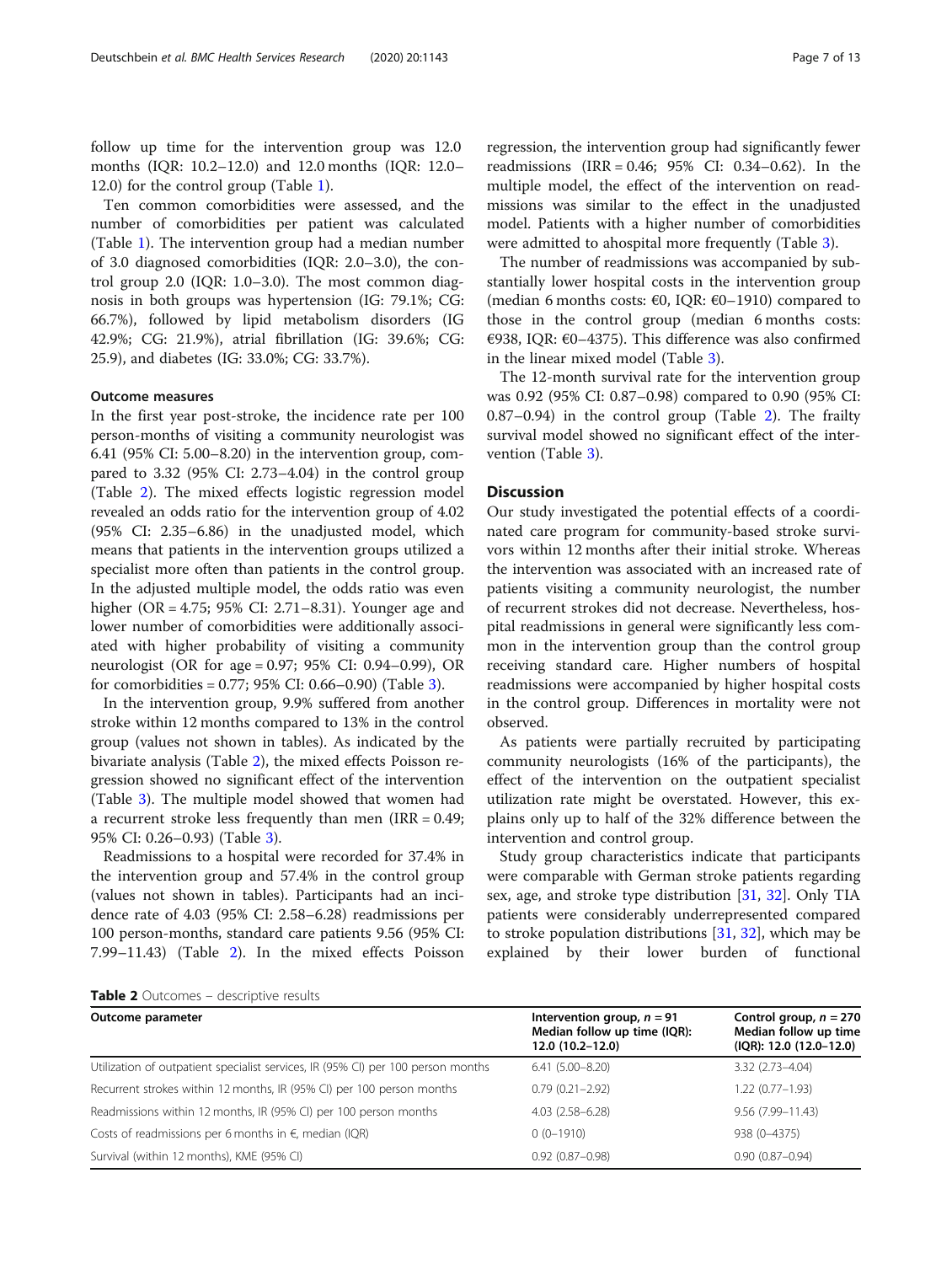<span id="page-7-0"></span>

| Table 3 Outcomes - Unadjusted separate and adjusted multiple models |
|---------------------------------------------------------------------|
|---------------------------------------------------------------------|

| Utilization of outpatient specialist services: Mixed effects logistic regression ( $n = 361$ individuals / 91 matched groups) |                                       |         |                                       |         |  |
|-------------------------------------------------------------------------------------------------------------------------------|---------------------------------------|---------|---------------------------------------|---------|--|
|                                                                                                                               | Unadjusted separate models            |         | Adjusted multiple model               |         |  |
|                                                                                                                               | <b>Odds ratio</b> $(95\% \text{ Cl})$ | p-value | <b>Odds ratio</b> $(95\% \text{ Cl})$ | p-value |  |
| Intervention (ref.: controls)                                                                                                 | 4.02 $(2.35 - 6.86)$                  | < 0.001 | $4.75(2.71 - 8.31)$                   | < 0.001 |  |
| Age (years)                                                                                                                   | $0.97(0.95 - 0.99)$                   | 0.004   | $0.97(0.94 - 0.996)$                  | 0.020   |  |
| Female Sex (ref.: males)                                                                                                      | $0.76$ $(0.50 - 1.15)$                | 0.191   | $0.87(0.54 - 1.39)$                   | 0.560   |  |
| Pre-stroke Care Dependency                                                                                                    | $0.58$ (0.36-0.94)                    | 0.026   | $0.78$ $(0.39 - 1.37)$                | 0.389   |  |
| Stroke Type                                                                                                                   |                                       |         |                                       |         |  |
| - Ischemia (Ref.)                                                                                                             | $\mathbf{1}$                          |         | $\mathbf{1}$                          |         |  |
| - Hemorrhage                                                                                                                  | $1.32(0.65 - 2.68)$                   | 0.446   | $1.33(0.67 - 1.01)$                   | 0.464   |  |
| $-$ TIA                                                                                                                       | $0.79(0.29 - 2.11)$                   | 0.638   | $0.67$ $(0.23 - 1.96)$                | 0.469   |  |
| - non-specified                                                                                                               | $1.24(0.39 - 4.00)$                   | 0.715   | $1.01$ $(0.29 - 3.60)$                | 0.983   |  |
| Number of comorbidities                                                                                                       | $0.81$ (0.71-0.92)                    | 0.002   | $0.77$ (0.66-0.90)                    | 0.001   |  |
| Recurrent strokes: Mixed effects Poisson regression ( $n = 361$ individuals / 91 matched groups)                              |                                       |         |                                       |         |  |
|                                                                                                                               | Unadjusted separate models            |         | Adjusted multiple model               |         |  |
|                                                                                                                               | <b>IRR</b> (95% CI)                   | p-value | Odds ratio (95% CI)                   | p-value |  |
| Intervention (ref.: controls)                                                                                                 | $0.78$ $(0.39 - 1.57)$                | 0.491   | $0.76$ $(0.38 - 1.54)$                | 0.451   |  |
| Age (years)                                                                                                                   | $1.01(0.97 - 1.04)$                   | 0.757   | $1.02(0.98 - 1.05)$                   | 0.301   |  |
| Female Sex (ref.: males)                                                                                                      | $0.51$ (0.27-0.94)                    | 0.031   | $0.49(0.26 - 0.93)$                   | 0.028   |  |
| Pre-stroke Care Dependency                                                                                                    | $0.70(0.33 - 1.48)$                   | 0.349   | $0.67$ $(0.31 - 1.44)$                | 0.309   |  |
| Stroke Type                                                                                                                   |                                       |         |                                       |         |  |
| - Ischemia (Ref.)                                                                                                             | $\mathbf{1}$                          |         | 1                                     |         |  |
| - Hemorrhage                                                                                                                  | 1.32 (0.54-3.20)                      | 0.541   | 1.23 (0.52-2.90)                      | 0.636   |  |
| - TIA                                                                                                                         | $0.39(0.05 - 2.92)$                   | 0.362   | $0.36(0.05-2.6)$                      | 0.308   |  |
| - non-specified                                                                                                               | $1.82(0.53 - 6.16)$                   | 0.339   | $1.31(0.40 - 4.34)$                   | 0.664   |  |
| Number of comorbidities                                                                                                       | $1.00(0.84 - 1.19)$                   | 0.973   | $1.03(0.86 - 1.23)$                   | 0.743   |  |
| Hospital readmissions: Mixed effects negative binomial regression ( $n = 361$ individuals / 91 matched groups)                |                                       |         |                                       |         |  |
|                                                                                                                               | Unadjusted separate models            |         | Adjusted multiple model               |         |  |
|                                                                                                                               | <b>IRR</b> (95% CI)                   | p-value | <b>IRR</b> (95% CI)                   | p-value |  |
| Intervention (ref.: controls)                                                                                                 | $0.45(0.31 - 0.65)$                   | < 0.001 | $0.42$ (0.29-0.61)                    | < 0.001 |  |
| Age (years)                                                                                                                   | $1.01(1.00-1.03)$                     | 0.109   |                                       | 0.181   |  |
| Female Sex (ref.: males)                                                                                                      | $1.01$ $(0.75 - 1.36)$                | 0.940   | $0.89$ $(0.66 - 1.20)$                | 0.452   |  |
| Pre-stroke Care Dependency                                                                                                    | <b>1.62</b> $(1.17 - 2.25)$           | 0.004   | 1.38 (0.98-1.94)                      | 0.062   |  |
| Stroke Type                                                                                                                   |                                       |         |                                       |         |  |
| - Ischemia (Ref.)                                                                                                             | $\mathbf{1}$                          |         | $\mathbf{1}$                          |         |  |
| - Hemorrhage                                                                                                                  | $1.03(0.62 - 1.69)$                   | 0.916   | 1.10 (0.68-1.79)                      | 0.703   |  |
| - TIA                                                                                                                         | $0.96(0.49 - 1.85)$                   | 0.899   | $1.00(0.53 - 1.89)$                   | 1.000   |  |
| - non-specified                                                                                                               | $0.67$ $(0.28 - 1.64)$                | 0.382   | $0.69$ $(0.29 - 1.66)$                | 0.407   |  |
| Number of comorbidities                                                                                                       | <b>1.12</b> $(1.03 - 1.23)$           | 0.010   | $1.12(1.03 - 1.22)$                   | 0.012   |  |
| Mortality: Frailty survival model ( $n = 361$ individuals / 91 matched groups, 38 events)                                     |                                       |         |                                       |         |  |
|                                                                                                                               | Unadjusted separate models            |         | Adjusted multiple model               |         |  |
|                                                                                                                               | Hazard ratio (95% CI)                 | p-value | Hazard ratio (95% CI)                 | p-value |  |
| Intervention (ref.: controls)                                                                                                 | $0.74(0.32 - 1.68)$                   | 0.57    | $0.65(0.28 - 1.49)$                   | 0.386   |  |
| Age (years)                                                                                                                   | $1.11(1.06 - 1.16)$                   | < 0.001 | $1.11(1.05 - 1.16)$                   | < 0.001 |  |
| Female Sex (ref.: males)                                                                                                      | $0.99(0.46 - 2.10)$                   | 0.970   | $0.56$ $(0.26 - 1.23)$                | 0.150   |  |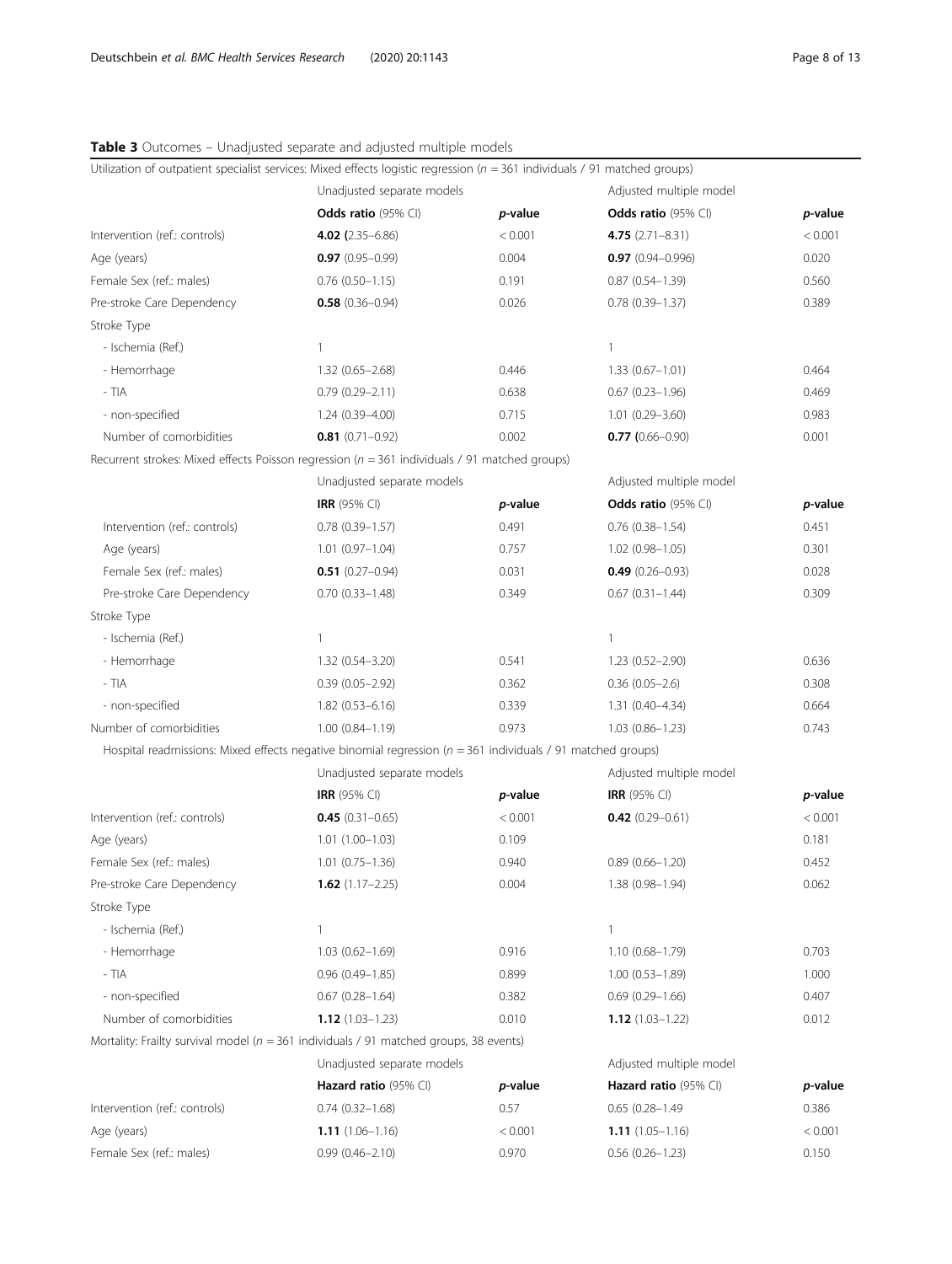| $2.93(1.38 - 6.24)$                                     | 0.005                      | 1.54 (0.68-3.506)                                                                           | 0.300                   |
|---------------------------------------------------------|----------------------------|---------------------------------------------------------------------------------------------|-------------------------|
|                                                         |                            |                                                                                             |                         |
| 1                                                       |                            |                                                                                             |                         |
| $1.32(0.42 - 4.13)$                                     | 0.630                      | $1.37(0.46 - 4.11)$                                                                         | 0.570                   |
|                                                         | $\sqrt{2}$                 |                                                                                             |                         |
| $0.76$ $(0.08 - 7.39)$                                  | 0.810                      | 1.23 (0.97-11.60)                                                                           | 0.860                   |
| $1.25(1.02 - 1.52)$                                     | 0.028                      | $1.19(0.97 - 1.46)$                                                                         | 0.093                   |
|                                                         |                            |                                                                                             |                         |
|                                                         | Unadjusted separate models |                                                                                             |                         |
| $\beta$ (95 % CI)                                       | p-value                    | $\beta$ (95 % CI)                                                                           | p-value                 |
|                                                         |                            | 5.50 $(4.66 - 6.34)$                                                                        | < 0.001                 |
| $-0.34$ (-0.54 - -0.14)                                 | 0.001                      | $-0.37$ (-0.57 - -0.18)                                                                     | < 0.001                 |
| $0.01$ (0.001-0.02)                                     | 0.024                      | $0.01$ (-0.002-0.02)                                                                        | 0.131                   |
| $-0.06$ ( $-0.24-0.11$ )                                | 0.480                      | $-0.12$ ( $-0.30-0.05$ )                                                                    | 0.158                   |
|                                                         |                            | $0.28(0.07 - 0.49)$                                                                         | 0.009                   |
|                                                         |                            |                                                                                             |                         |
|                                                         |                            |                                                                                             |                         |
| $0.20$ (-0.10-0.51)                                     | 0.185                      | $0.24 (-0.06 - 0.53)$                                                                       | 0.115                   |
| $-0.05$ ( $-0.46 - 0.36$ )                              | 0.802                      | $0.03$ ( $-0.37-0.43$ )                                                                     | 0.885                   |
| $-0.01$ ( $-0.50-0.50$ )                                | 0.980                      | $0.04 (-0.45 - 0.53)$                                                                       | 0.874                   |
| $0.07(0.02 - 0.12)$                                     | 0.012                      | $0.06$ (0.01-0.12)                                                                          | 0.005                   |
| Models with log-transformed costs as dependent variable |                            |                                                                                             |                         |
|                                                         |                            | Hospital readmission costs: Linear mixed model ( $n = 361$ individuals / 91 matched groups) | Adjusted multiple model |

**Table 3** Outcomes – Unadjusted separate and adjusted multiple models (Continued)

impairments and their lower demand for support in the recovery process. TIA patients were defined as part of the target population due to their increased care needs and the high risk of incident recurrence.

Comparisons of our results with previous studies may only be drawn carefully. There are numerous factors – including details of care concepts, structural conditions, regional characteristics, study design, and outcome measures – that vary considerably between studies with similar research foci.

In general, post-stroke intervention studies have mostly focused on patient-centered outcomes such as motor functions or quality of life. In a Cochrane review on the efficacy of health care workers supporting stroke survivors after discharge from the hospital, Ellis et al. found mixed evidence for the effectiveness of these outcomes. Even though they were interested in assessing resource use, this was not possible due to a lack of comparable data [\[33\]](#page-11-0).

Apart from the problem of comparability, discussing our results in the context of previous research elucidates the problem of replicability [[34](#page-11-0)], which is especially valid for complex community interventions.

# Secondary Prevention & Rate of recurrent events

While secondary stroke prevention has become a central aim of post-stroke care, only a few comparable studies

have reported outpatient neurologist visits. Two care coordination interventions in Canada and Germany found no differences between intervention and control groups [[35,](#page-11-0) [36](#page-11-0)]. However, in both approaches, enabling access to health services was not the primary aim. In Canada, there was no need to increase utilization as the rate was already at 82% [[35\]](#page-11-0). Most studies with a focus on secondary prevention used clinical measures as outcomes. A Cochrane review found moderate-quality evidence that organizational interventions improved some modifiable risk factors, e.g., blood pressure and lipid profiles [[37\]](#page-11-0). Yet, no evidence of a reduction in the incidence of recurrent events associated with the intervention was found.

A stroke-treatment network, including three specially trained nurses focusing on secondary prevention in Dijon, France, found a significantly lower rate of recurrent events when comparing the numbers 8 years before and 5 years after establishing the network  $[38]$  $[38]$ . Even though study design and methodology are very different from this and most other studies' approaches, the Dijon study has the advantage of a much longer observation time. The effect of complex interventions might become measurable only after a couple of years. The increased risk of recurrent events persists for at least 10 years after a first stroke [\[39](#page-11-0)].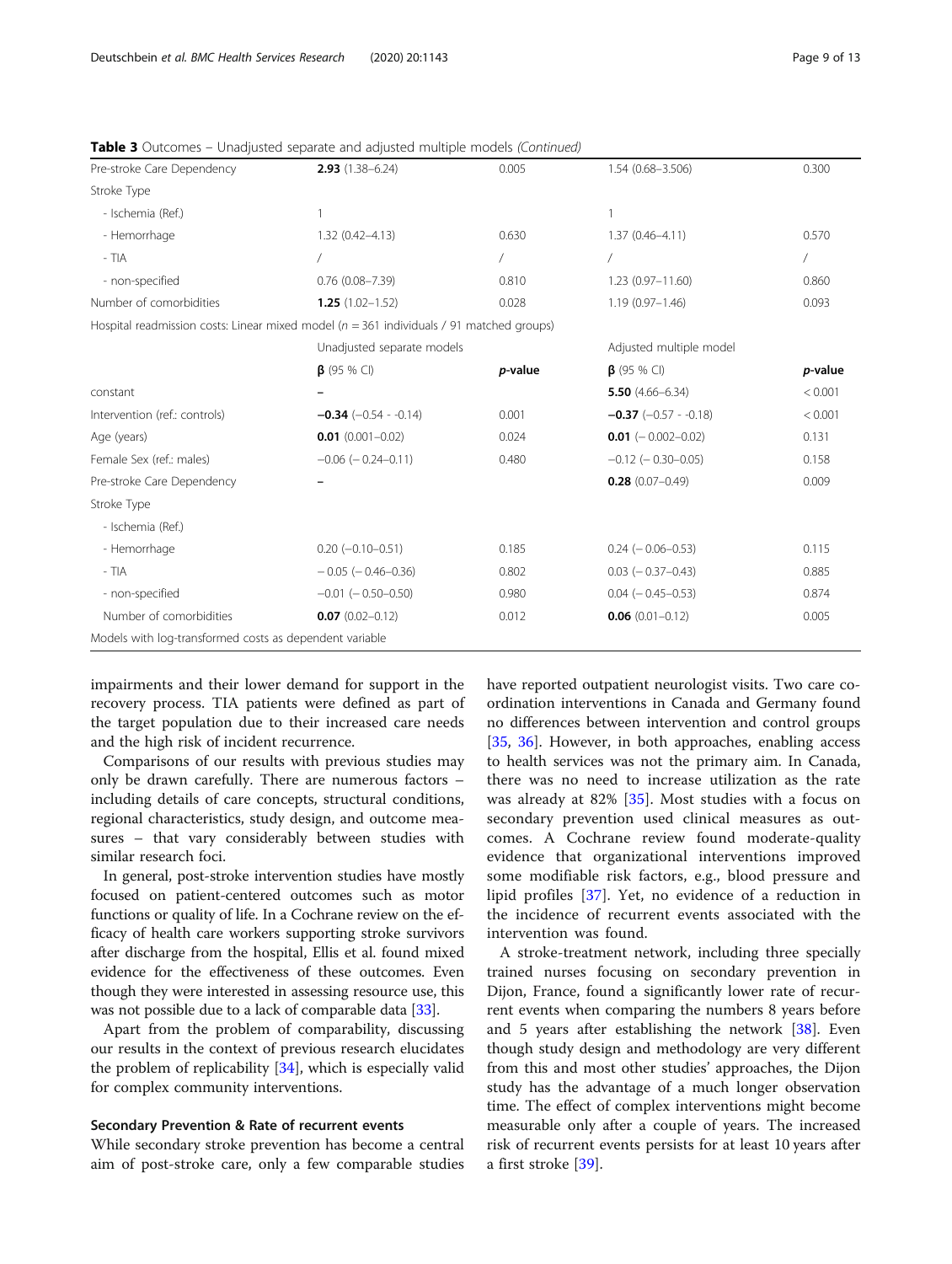Our hypothesis that increasing patients' utilization of outpatient specialist services and coordination of services by case managers would lower the recurrence rate within 1 year was not confirmed. In the German health care system, general practitioners are responsible for follow-up care in general. However, community neurologists are specialized in secondary prevention, and family doctors are supposed to cooperate with neurologists in caring for their patients [[40](#page-11-0)]. Yet, the utilization of neurologists is low despite their crucial role in post-stroke care. This might be due to information deficits, patients' low risk awareness [\[41](#page-11-0)], and the associated high organizational and logistic burdens. Community neurologists often have long waiting lists or do not admit new patients at all. Moreover, they are distributed unevenly across regions and city areas, so patients in certain neighborhoods must overcome long distances to seek care. For many stroke patients, these burdens seem to exceed their personal threshold. Enabling access to community neurologists therefore seemed to be the first crucial step to improve secondary prevention and to prevent recurrent strokes.

# Readmissions

While no effect on the rate of recurrent strokes was observed, there was a significantly lower rate of hospital readmissions for any reason in our intervention group. Besides the risk of recurrent events, stroke survivors are at a high risk of being readmitted to a hospital [[42\]](#page-11-0). Falls in stroke patients, for instance, are very common, and often lead to emergency department or hospital treatments [[43\]](#page-11-0), which could often be prevented [\[44](#page-11-0)]. Decreased hospitalization rates were also observed in some comparable intervention studies. In the aforementioned Canadian study [\[35](#page-11-0)], case management was conducted in a similar way as in our study. While referring to a shorter period of time, the authors also found an effect on readmissions, albeit theirs was smaller than the effect we observed. The number of both unplanned and scheduled readmissions was slightly lower in the intervention group at 6 months in the Canadian study [\[35\]](#page-11-0).

In a German study by Saal et al., there was no significant difference in the (patient-reported) readmission rate between the intervention and control groups [\[36\]](#page-11-0). This might be due to their focus on physical functioning rather than on overall care coordination.

In Denmark, additional stroke aftercare by either physicians or physiotherapists had significant effects on readmission rates at 6 months [\[45](#page-11-0)]. Despite the difference in the professions supporting the patients (physicians and physiotherapists vs. nurse case managers), the effects on readmissions rates are similar in size compared to ours.

While the problem of high readmission rates concerns not only stroke survivors but also patients with chronic and complex diseases in general, evidence on the potential of care interventions remains incoherent  $[46]$  $[46]$ . An umbrella review covering a large body of studies on integrated care intervention concluded that the mechanisms of successful interventions to prevent readmissions are still not sufficiently understood [[46](#page-11-0)].

With regard to our project, it might be assumed that coordinated community care could prevent many unnecessary and unplanned hospitalizations. The program seemed to improve the management of general risk factors and general exacerbations of health status, rather than specific stroke-related factors.

# Costs

Only a few post-stroke intervention studies have taken costs as an outcome into account, finding both no cost differences [[47\]](#page-11-0) and cost-effectiveness [[48,](#page-12-0) [49\]](#page-12-0). The positive economic effects of a support program in Quebec were primarily due to fewer readmissions [\[49\]](#page-12-0). The authors assumed that through their home care visits, patients' health problems could be identified and dealt with before they exacerbated and had to be taken to the hospital – an interpretation that also seems reasonable for our study.

# **Mortality**

Most intervention studies considering mortality as an outcome did not see an effect of their interventions, neither at three  $[50]$  $[50]$ , six  $[45]$  $[45]$  $[45]$ , nor 12 months  $[50, 51]$  $[50, 51]$  $[50, 51]$ . Ertel et al. observed a positive effect of their intervention on mortality at an average of 47 months post-stroke. This could indicate a methodological problem: the fundamental effects of complex interventions, such as reduced mortality, might be seen only after a long-term observation exceeding the typical 12-month follow-up.

# Strengths and limitations

When interpreting the results of our study, several strengths and limitations must be considered. One limitation of our study is the relatively small and specific setting, namely that it took place within one district in Berlin. The intervention was implemented by a health care network, that had evolved over more than a decade. Our results thus cannot be simply extrapolated to different settings such as rural areas and non-German healthcare systems, or to the general stroke population. Due to ethical and practical considerations, we used matched pairs from a large cohort to compile a quasi-control group instead of using a randomized control group.

Using claims data involves methodological advantages as well as disadvantages. Such data does not include patient-reported outcomes such as quality of life or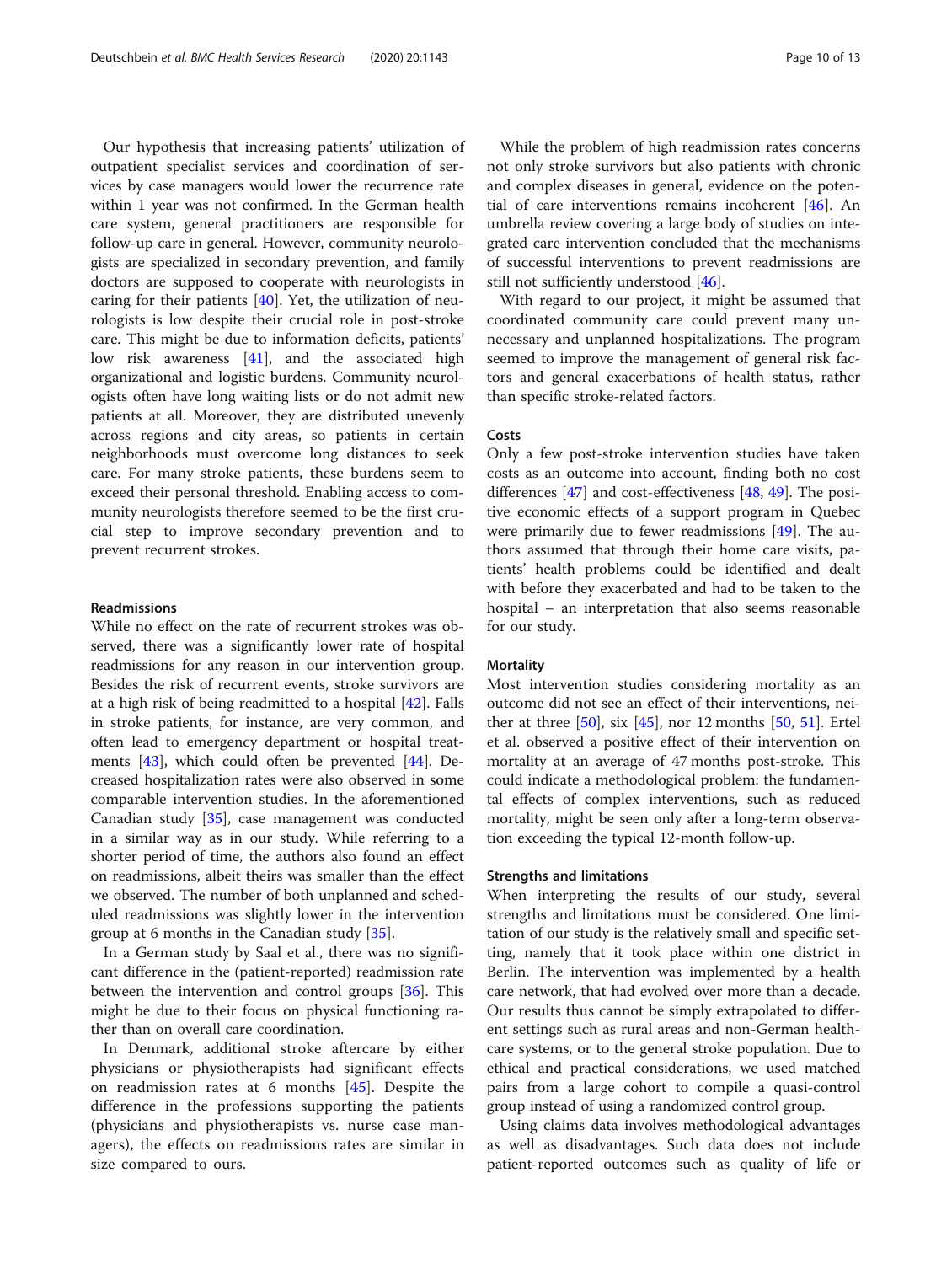satisfaction with health services. Moreover, they lack clinical data beyond ICD-10 logic or information on the individual's psychosocial background, for instance, the socioeconomic status, social support, activities of daily living and laboratory data. For some characteristics, claims data only provide crude surrogates such as the length of stay as a parameter for the severity of stroke. We cannot rule out a difference in the severity of stroke between the intervention and control groups. However, there is also no indication that there was a bias in this regard. The matching approach and the scope of the recorded patient information only allow for a limited set of covariate variables to be involved, in order to control the risk of selection bias. The comparative analyses of comorbidities yielded a few deviations in the control group. However, the comparison between the intervention and control group regarding comorbidities showed a higher prevalence in the intervention group only. The remarkable difference in the number of readmissions thus cannot be attributed to the difference in the burden of morbidity.

The study focused on specialist utilization and hospitalizations as outcomes. However, depending on guidelines and patients' needs, further relevant disciplines such as nursing care and physical or speech therapy also need to be involved in care planning. As described above, our program encompassed all of these aspects of post-stroke stroke care.

One of the strengths of evaluations based on claims data is that they provide reliable and exhaustive records of whether, when, and at what cost patients received treatments covered by their health insurance. They are robust against dropouts, are free of any recall bias, and are not bound to single recruitment centers.

Another strength of our data lies in the variety resulting from our use of data from four different health insurance companies, which reduces the risk of selection bias related to the different socioeconomic profiles of company clientele.

# Conclusion

Evidence pointing to the effectiveness of complex community- based interventions for stroke survivors is mixed. Some studies show relevant benefits in at least some areas, while other studies show little or none.

Our findings indicate that care coordination is a potentially effective instrument to support stroke survivors as they organize and utilize the necessary and available health services in the community in a coherent way.

Care coordination helps patients to access appropriate health services and may decrease the use of inadequate and expensive inpatient care. At the same time, bottomup networking of health care providers in the interest of patient-oriented health care might be a reasonable

starting point to implement care coordination. However, more tailored concepts are needed to address stroke patients' specific needs and risks. Further large-scale studies are required to verify our findings. Finally, future studies will also benefit from complex study designs that are able to identify the most effective elements of complex interventions and help to understand how their mechanisms work.

#### Abbreviations

CG: Control group; CI: Confidence interval; IG: Intervention group; IQR: Interquartile range; IR: Incidence ratio; IRR: Incidence rate ratio; KME: Kaplan-Meier estimator; OR: Odds ratio; TIA: Transient ischemic attack

#### Acknowledgments

The authors are grateful to Techniker Krankenkasse, Barmer, DAK-Gesundheit, and GeWINO – Health Research Institute, AOK Nordost statutory health insurances companies that provided data for this study, and to QVNIA e.V. for coordinating the project.

## Authors' contributions

JD processed the raw data, analyzed, interpreted the data concerning the outcome measures, and drafted the first version of the manuscript. UG and AS gave statistical advice and support in performing the statistical analyses. LS was the principal investigator of the study, responsible for the study design, and supervised data analysis and interpretation. All authors revised the current manuscript for submission. All authors read and approved the final manuscript.

#### Funding

The study was funded by the German National Association of Statutory Health Insurance Funds. The funder had no role in study design, data collection, analysis and interpretation, the decision to publish, or the preparation of the manuscript. Open Access funding enabled and organized by Projekt DEAL.

# Availability of data and materials

The data that support the findings of this study are available from the four cooperating health insurance companies (see acknowledgments); however, restrictions apply to the availability of these data, which were used under a license for the current study, and so are not publicly available. The data are available from the corresponding author upon reasonable request and with the permission of the health insurance companies.

### Ethics approval and consent to participate

The study was approved by the ethics committee of the cooperating Alice Salomon University of Applied Sciences Berlin (case number: 10–2013/9). All intervention participants gave their written informed consent to participate in the intervention and for the use of their claims data records. In case of a cognitive impairment of the participant consent was obtained by the legal guardian on behalf of the participant.

#### Consent for publication

Not applicable.

#### Competing interests

The authors declare that they have no competing interests.

#### Author details

<sup>1</sup> Charité - Universitätsmedizin Berlin, corporate member of Freie Universität Berlin, Humboldt-Universität zu Berlin, and Berlin Institute of Health, Charitéplatz 1, 10117 Berlin, Germany. <sup>2</sup>Institute of Biometry and Clinical Epidemiology, Charité – Universitätsmedizin Berlin, Corporate Member of Freie Universität Berlin, Humboldt-Universität zu Berlin, and Berlin Institute of Health, Charitéplatz 1, 10117 Berlin, Germany. <sup>3</sup>Berlin Institute of Health (BIH) Anna-Louisa-Karsch-Str. 2, 10178 Berlin, Germany.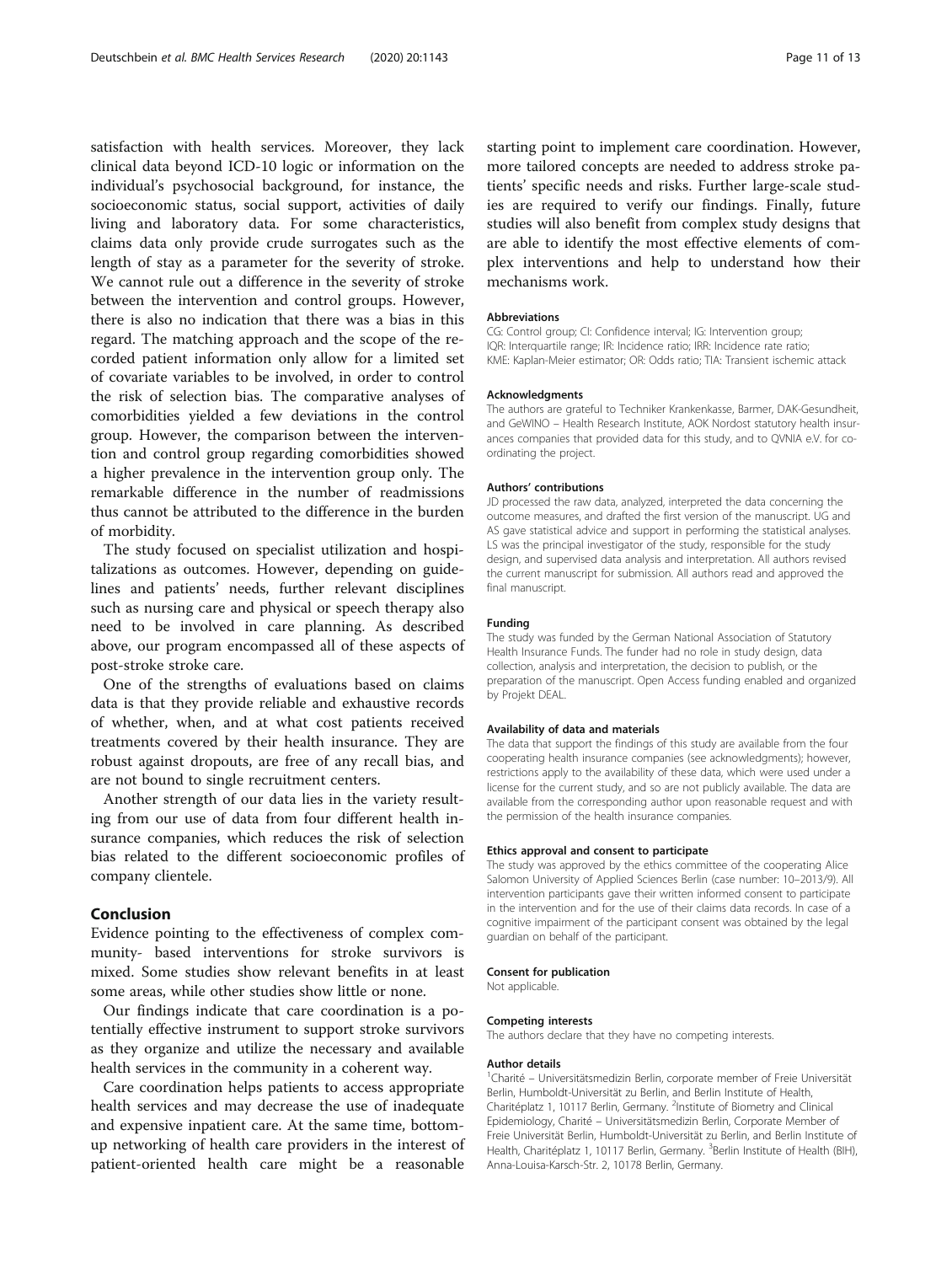# <span id="page-11-0"></span>Received: 11 July 2019 Accepted: 3 December 2020 Published online: 19 December 2020

## References

- 1. Feigin VL, Norrving B, Mensah GA. Global burden of stroke. Circ Res. 2017; 120(3):439–48.
- 2. Truelsen T, Piechowski-Jozwiak B, Bonita R, Mathers C, Bogousslavsky J, Boysen G. Stroke incidence and prevalence in Europe: a review of available data. Eur J Neurol. 2006;13(6):581–98.
- 3. Young J, Forster A. Review of stroke rehabilitation. BMJ. 2007; 334(7584):86–90.
- 4. Mohan KM, Wolfe CDA, Rudd AG, Heuschmann PU, Kolominsky-Rabas PL, Grieve AP. Risk and cumulative risk of stroke recurrence. Stroke. 2011;42(5): 1489–94.
- 5. Adeoye O, Nyström KV, Yavagal DR, Luciano J, Nogueira RG, Zorowitz RD, et al. Recommendations for the establishment of stroke Systems of Care: a 2019 update. Stroke. 2019;50(7):e187–210.
- 6. Teasell R, Mehta S, Pereira S, McIntyre A, Janzen S, Allen L, et al. Time to rethink long-term rehabilitation management of stroke patients. Top Stroke Rehabil. 2012;19(6):457–62.
- Stevens E, Emmett E, Wang Y, McKevitt C, Wolfe C. The burden of stroke in Europe: stroke Alliance for Europe; 2017.
- 8. Hempler I, Woitha K, Thielhorn U, Farin E. Post-stroke care after medical rehabilitation in Germany: a systematic literature review of the current provision of stroke patients. BMC Health Serv Res. 2018;18(1):468.
- 9. Wissel J, Olver J, Sunnerhagen KS. Navigating the Poststroke continuum of care. J Stroke Cerebrovasc Dis. 2013;22(1):1–8.
- 10. Gallacher K, Morrison D, Jani B, Macdonald S, May CR, Montori VM, et al. Uncovering treatment burden as a key concept for stroke care: a systematic review of qualitative research. PLoS Med. 2013;10(6):e1001473.
- 11. Busse R, Blümel M, Knieps F, Bärnighausen T. Statutory health insurance in Germany: a health system shaped by 135 years of solidarity, selfgovernance, and competition. Lancet. 2017;390(10097):882–97.
- 12. Ozegowski S, Sundmacher L. Understanding the gap between need and utilization in outpatient care—the effect of supply-side determinants on regional inequities. Health Policy. 2014;114(1):54–63.
- 13. Hoeß U, Schupp W, Schmidt R, Gräßel E. Home Care of Stroke Patients with remedies and aids after inpatient neurological rehabilitation - a longitudinal study. Phys Med Rehab Kuror. 2008;18(03):115–21.
- 14. Schlote A, Poppendick U, Möller C, Wessel K, Wunderlich M, Wallesch CW. Knowledge of support and aid after first stroke. Rehabilitation. 2008;47(03): 136–44.
- 15. Peschke D, Kohler M, Schenk L, Kuhlmey A. Extent and continuity of outpatient physiotherapy and occupational therapy in the first year after stroke onset. Physioscience. 2013;9(01):3–8.
- 16. Padberg I, Knispel P, Zöllner S, Sieveking M, Schneider A, Steinbrink J, et al. Social work after stroke: identifying demand for support by recording stroke patients' and carers' needs in different phases after stroke. BMC Neurol. 2016;16(1):111.
- 17. Cameron JI, Tsoi C, Marsella A. Optimizing stroke Systems of Care by enhancing transitions across care environments. Stroke. 2008;39(9):2637–43.
- 18. Langhorne P, Baylan S. Early supported discharge T. Early supported discharge services for people with acute stroke. Cochrane Database Syst Rev. 2017;7.
- 19. Forster A, Brown L, Smith J, House A, Knapp P, Wright JJ, et al. Information provision for stroke patients and their caregivers. Cochrane Database Syst Rev. 2012;11.
- 20. Boysen G, Krarup L-H, Zeng X, Oskedra A, Kõrv J, Andersen G, et al. ExStroke pilot trial of the effect of repeated instructions to improve physical activity after ischaemic stroke: a multinational randomised controlled clinical trial. BMJ. 2009;339.
- 21. van den Berg M, Crotty M, Liu E, Killington M, Kwakkel G, van Wegen E. Early supported discharge by caregiver-mediated exercises and e-health support after stroke. Proof Concept Trial. 2016;47(7):1885–92.
- 22. Prvu Bettger J, Alexander KP, Dolor RJ, et al. Transitional care after hospitalization for acute stroke or myocardial infarction: a systematic review. Ann Intern Med. 2012;157(6):407–16.
- 23. Lee DTF, Mackenzie AE, Dudley-Brown S, Chin TM. Case management: a review of the definitions and practices. J Adv Nurs. 1998;27(5):933–9.
- 24. Applebaum R, Austin CD. Long-term care case management: design and evaluation. New York: Springer Publishing Company; 1990.
- 25. Zwarenstein M, Goldman J, Reeves S. Interprofessional collaboration: effects of practice-based interventions on professional practice and healthcare outcomes. Cochrane Database Syst Rev. 2009;3(3):CD000072.
- 26. Schubert I, Hammer A, Köster I. Severity assessment strategies based on administrative data using stroke as an example. Z Evid Fortbild Qual Gesundhwes. 2017;126:66–75.
- 27. Schnitzer S, Deutschbein J, Nolte CH, Kohler M, Kuhlmey A, Schenk L. How does sex affect the care dependency risk one year after stroke? A study based on claims data from a German health insurance fund. Top Stroke Rehabil. 2017:1–7.
- 28. van den Bussche H, Koller D, Kolonko T, Hansen H, Wegscheider K, Glaeske G, et al. Which chronic diseases and disease combinations are specific to multimorbidity in the elderly? Results of a claims data based cross-sectional study in Germany. BMC Public Health. 2011;11(1):101.
- 29. Bhalla A, Grieve R, Tilling K, Rudd AG, Wolfe CDA. Older stroke patients in Europe: stroke care and determinants of outcome. Age Ageing. 2004;33(6):618–24.
- 30. Schnitzer S, Deutschbein J, Nolte CH, Kohler M, Kuhlmey A, Schenk L. How does sex affect the care dependency risk one year after stroke? A study based on claims data from a German health insurance fund. Top Stroke Rehabil. 2017;24(6):415–21.
- 31. Nimptsch U, Mansky T. Stroke unit care and trends of in-hospital mortality for stroke in Germany 2005–2010. Int J Stroke. 2014;9(3):260–5.
- 32. Kohler M, Deutschbein J, Peschke D, Schenk L. Stroke occurrence in Germany: on the comparability of insurance data and registry-based data. Fortschr Neurol Psychiatr. 2014;82:627–33.
- 33. Ellis G, Mant J, Langhorne P, Dennis M, Winner S. Stroke liaison workers for stroke patients and carers: an individual patient data meta-analysis. Cochrane Database Syst Rev. 2010;5(Art. No.: CD005066).
- 34. Peterson GG, Zurovac J, Brown RS, Coburn KD, Markovich PA, Marcantonio SA, et al. Testing the Replicability of a successful care management program: results from a randomized trial and likely explanations for why impacts did not replicate. Health Serv Res. 2016;51(6):2115–39.
- 35. Mayo NE, Nadeau L, Ahmed S, White C, Grad R, Huang A, et al. Bridging the gap: the effectiveness of teaming a stroke coordinator with patient's personal physician on the outcome of stroke. Age Ageing. 2007;37(1):32–8.
- 36. Saal S, Becker C, Lorenz S, Schubert M, Kuss O, Stang A, et al. Effect of a stroke support service in Germany: a randomized trial. Top Stroke Rehabil. 2015;22(6):429–36.
- 37. Bridgwood B, Lager KE, Mistri AK, Khunti K, Wilson AD, Modi P. Interventions for improving modifiable risk factor control in the secondary prevention of stroke. Cochrane Database Syst Rev. 2018;5(Art. No.: CD009103).
- 38. Raffe F, Jacquin A, Milleret O, Durier J, Sauze D, Peyron C, et al. Evaluation of the possible impact of a care network for stroke and transient ischemic attack on rates of recurrence. Eur Neurol. 2011;65(4):239–44.
- 39. Mohan KM, Wolfe CDA, Rudd AG, Heuschmann PU, Kolominsky-Rabas PL, Grieve AP. Risk and cumulative risk of stroke recurrence. Syst Rev Metaanal. 2011;42(5):1489–94.
- 40. Henseler S, Barzel A, Koneczny N. [DEGAM Guideline No. 8: Stroke Update 2012]. 2012.
- 41. Slark J, Sharma P. Risk awareness in secondary stroke prevention: a review of the literature. JRSM Cardiovasc Dis. 2014;3:2048004013514737.
- 42. Zhong W, Geng N, Wang P, Li Z, Cao L. Prevalence, causes and risk factors of hospital readmissions after acute stroke and transient ischemic attack: a systematic review and meta-analysis. Neurol Sci. 2016; 37(8):1195–202.
- 43. Kerse N, Parag V, Feigin VL, McNaughton H, Hackett ML, Bennett DA, et al. Falls after stroke: results from the Auckland Regional community stroke (ARCOS) study, 2002 to 2003. Stroke. 2008;39(6):1890–3.
- 44. Gillespie LD, Robertson MC, Gillespie WJ, Sherrington C, Gates S, Clemson LM, et al. Interventions for preventing falls in older people living in the community. Cochrane Database Syst Rev. 2012;9(11).
- 45. Andersen HE, Schultz-Larsen K, Kreiner S, Forchhammer BH, Eriksen K, Brown A. Can readmission after stroke be prevented? Results of a randomized clinical study: a postdischarge follow-up service for stroke survivors. Stroke. 2000;31(5):1038–45.
- 46. Damery S, Flanagan S, Combes G. Does integrated care reduce hospital activity for patients with chronic diseases? An umbrella review of systematic reviews. BMJ Open. 2016;6(11):e011952.
- 47. Markle-Reid M, Orridge C, Weir R, Browne G, Gafni A, Lewis M, et al. Interprofessional stroke rehabilitation for stroke survivors using home care. Can J Neurol Sci. 2011;38(2):317–34.